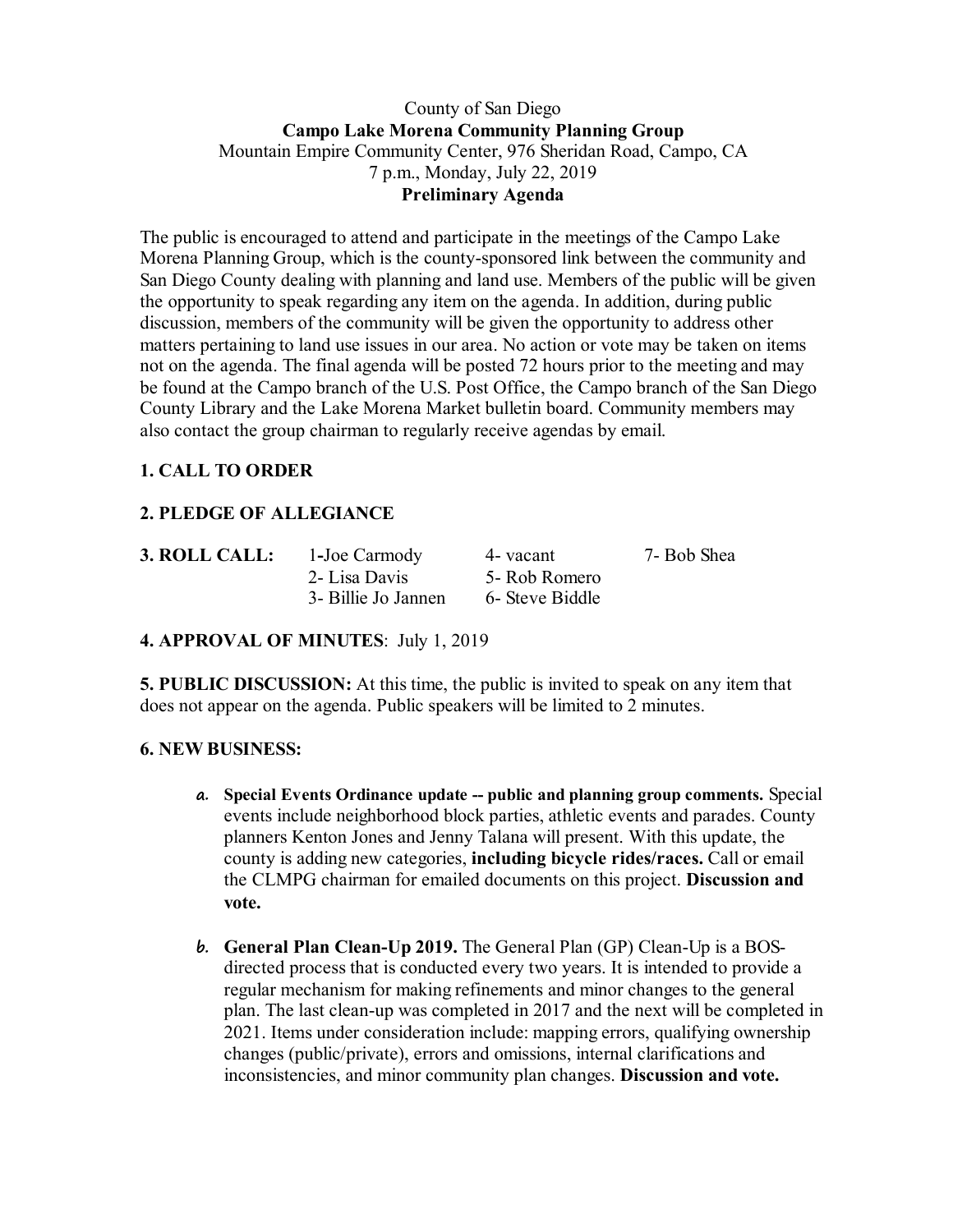Project website here: https://www.sandiegocounty.gov/content/sdc/pds/advance/2019gpclean-up.html

### **7. OLD BUSINESS:**

- **a. Standing subcommittee reports (no action):** Groundwater, Rob Romero; Sewer and Septic, Joe Carmody; Community Economic Impacts, Steve Biddle; Traffic and Public Safety, Bob Shea.
- **b. Chairman's Report:** Billie Jo Jannen

#### **8. CORRESPONDENCE AND ANNOUNCEMENTS**

- **a. The Star Ranch vesting and landscape architecture maps** are available, both at meetings and by appointment with the CLMPG chairman. Staff has delayed release of the EIR until it can figure out what type of greenhouse gas analysis large projects should include**.** The ranch was offered for sale in an announcement sent out in late November. The Trust for Public Land and several co-investors are negotiating to buy it. **The proposed plan is still in play and is part of the property offering, but will be abandoned if purchased by conservation entities.**
- **b. We have received updated plans for the proposed 17-acre industrial solar application at 1827 Lake Morena Drive.** They are available, both at regular meetings and by appointment with the CLMPG chairman or Solar Subcommittee chairmen. Please contact Solar Subcommittee co-chair Rob Romero or Joe Carmody to participate in formulating community responses to the several phases of planning.
- **c.** Notice from PDS of July 18 Electric Vehicle Roadmap public meeting to discuss a plan to increase EV conversion in the county. **Forwarded to group.**
- **d.** July 26 agenda for Traffic Advisory Committee. The closest item is the radar recertification on Potrero Valley Road. **Forwarded to group.**

#### **9. EXPENSES**

**a. Report any valid expenses for group approval. Discussion and vote.**

**10. UPDATES AND POTENTIAL ACTION ITEMS:** Next month, we will hear and make recommendations on the county **special events ordinance**, which governs permitting for such activities as bicycle rides.

**11. REQUEST FOR AGENDA ITEMS FOR UPCOMING AGENDAS:** All requests for placement of agenda items must be to the planning group chairman by the third Tuesday of each month.